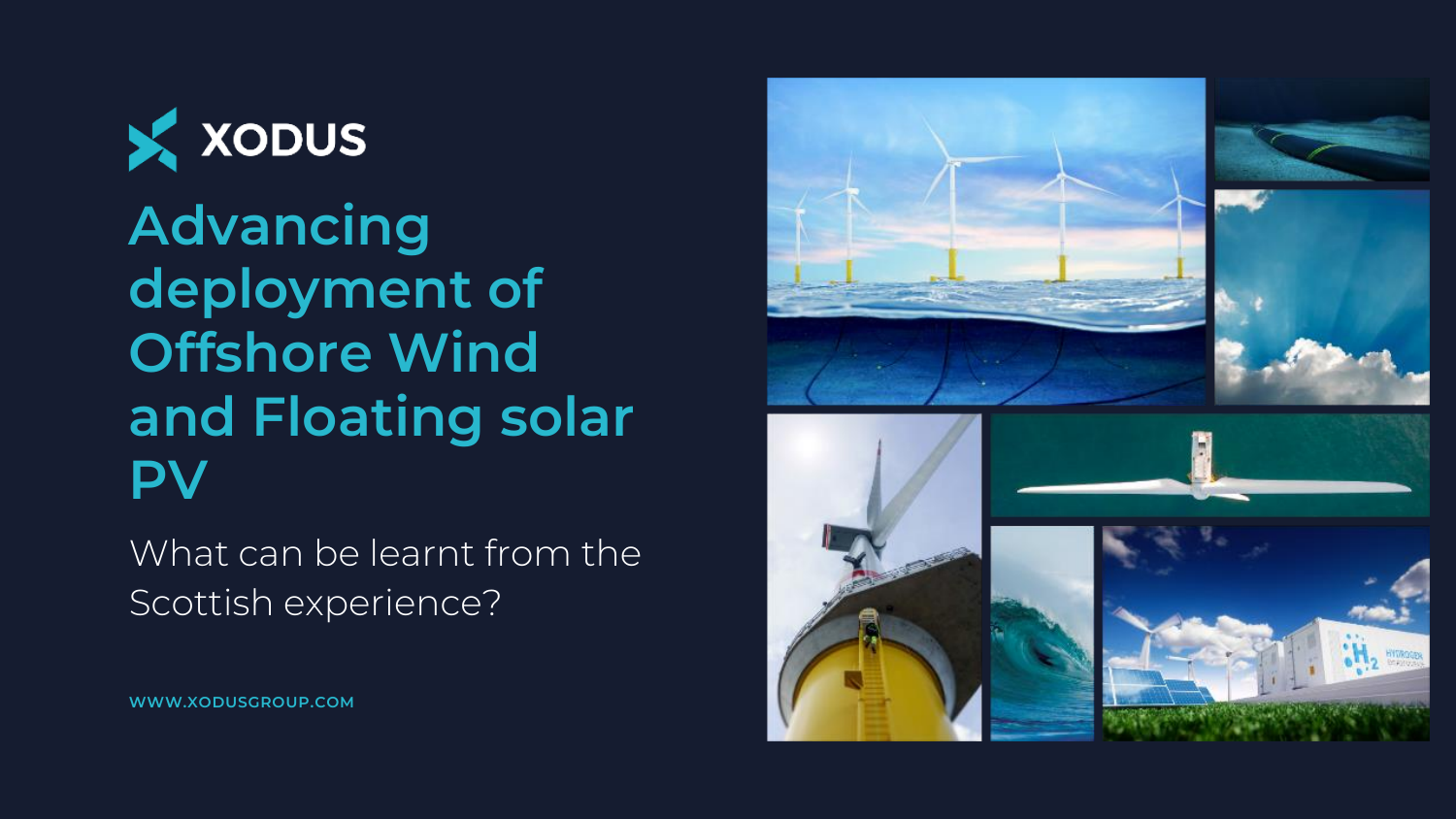## **Introduction**

What can be learnt from the Scottish experience?

- Case study Offshore Wind Development in Scotland (and the wider UK)
- Key factors for achieving commercial scale offshore wind
- Key milestones that need to be met to achieve commercialisation and accessibility for SIDS

Discussion of the following topics:

- Optimal site selection
- How policy and regulation can facilitate or stall development
- The importance of data
- Technology suitability
- Ports & supply chain
- Grid connection challenges
- Route to market options and commercialisation

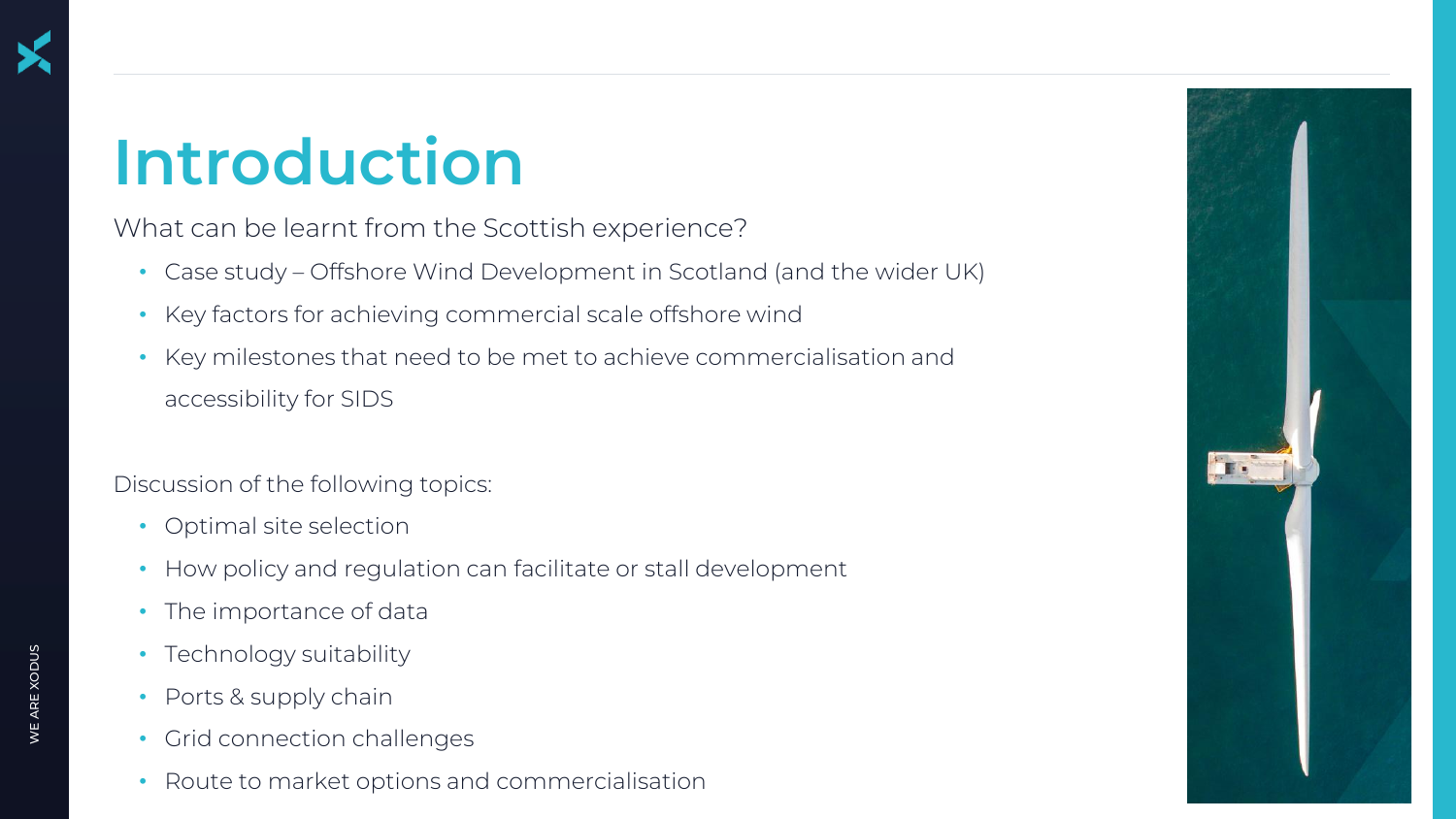#### **The Scottish Context**

- Fixed Wind the first operational commercial scale projects in Scotland, on the east coast relatively close to shore
- Pilot scale floating wind Scotland is leading the way in commercialisation of floating wind with Kincardine and Hywind projects demonstrating the viability of the technology
- ScotWind and future fixed and floating commercial scale projects on the horizon
- In contrast, Fair Isle & Small Isles have developed small scale off-grid energy systems that supply near 100% renewables. Security of energy supply a critical driver for these communities
- INTOG opportunities for innovation and powering oil and gas

#### **Fair Isle**

- **£3.5m project**
- **~ half government funded**
- **2x onshore wind turbines + onshore solar + battery**
- **55 people in the community**
- **Replacement of diesel generator and end to nightly shut downs**

2001 Round 1 projects – monopiles close to shore on English East coast (+ 1 Scottish project) 2003 Round 2 projects – monopiles, increase in project scale

– English large

setting

2017 Extension projects – introduction of Option Agreement fee 2021 Round 4 projects commercial projects further offshore, competitive option fee

jacket foundations 2022 ScotWind offshore. Jacket &

2010 Round 3 projects + 1&2 extensions – Scottish and English projects, introduction of

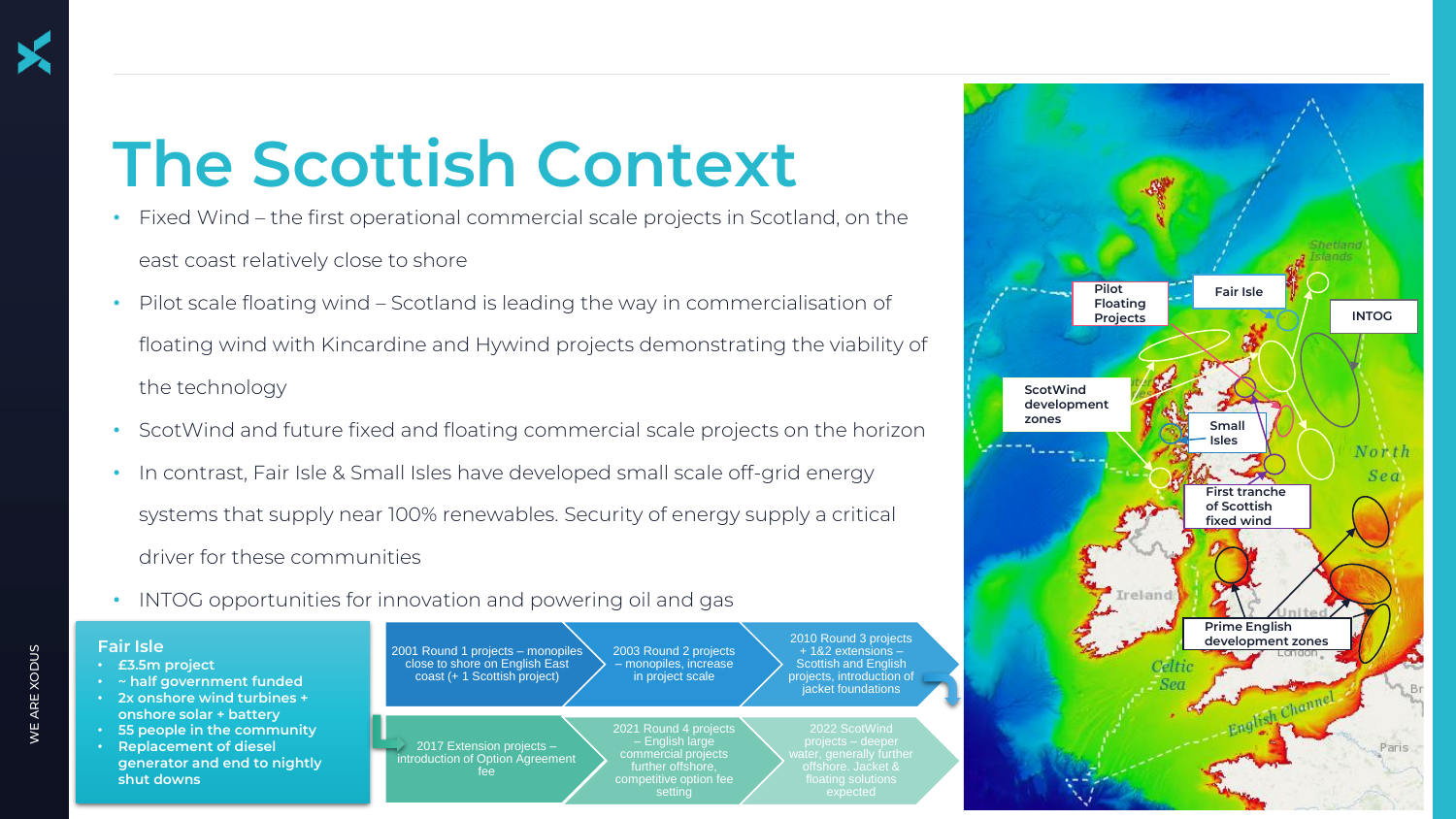## **Site Selection**

- Kick-start new markets by focusing on the easiest sites to develop first
- Shallow water depth, windy, not too wavy or with strong currents, close to shore, deep sediment deposits (not rocky), away from environmentally or socially/economically sensitive areas (e.g. protected sites and species, fisheries, shipping, existing infrastructure, recreation)
- As the industry matures and costs reduce, this opens up new, more challenging areas of seabed
- Minimising environmental impact is best practice for achieving sustainable solutions holistic view on site selection taking into account environmental, technical and economic considerations
- Baseline data is key to enabling desktop study and site selection. Marine Scotland and other organisations have built up extensive data sets over the years in Scotland
- Marine spatial planning and seabed exclusivity carefully managed processes help lower risk and attract developers whilst maximising project pipeline potential in a balanced way across all stakeholders
	- LCoE spatial variability can also be used from an early stage to inform site selection (as shown in image to right)

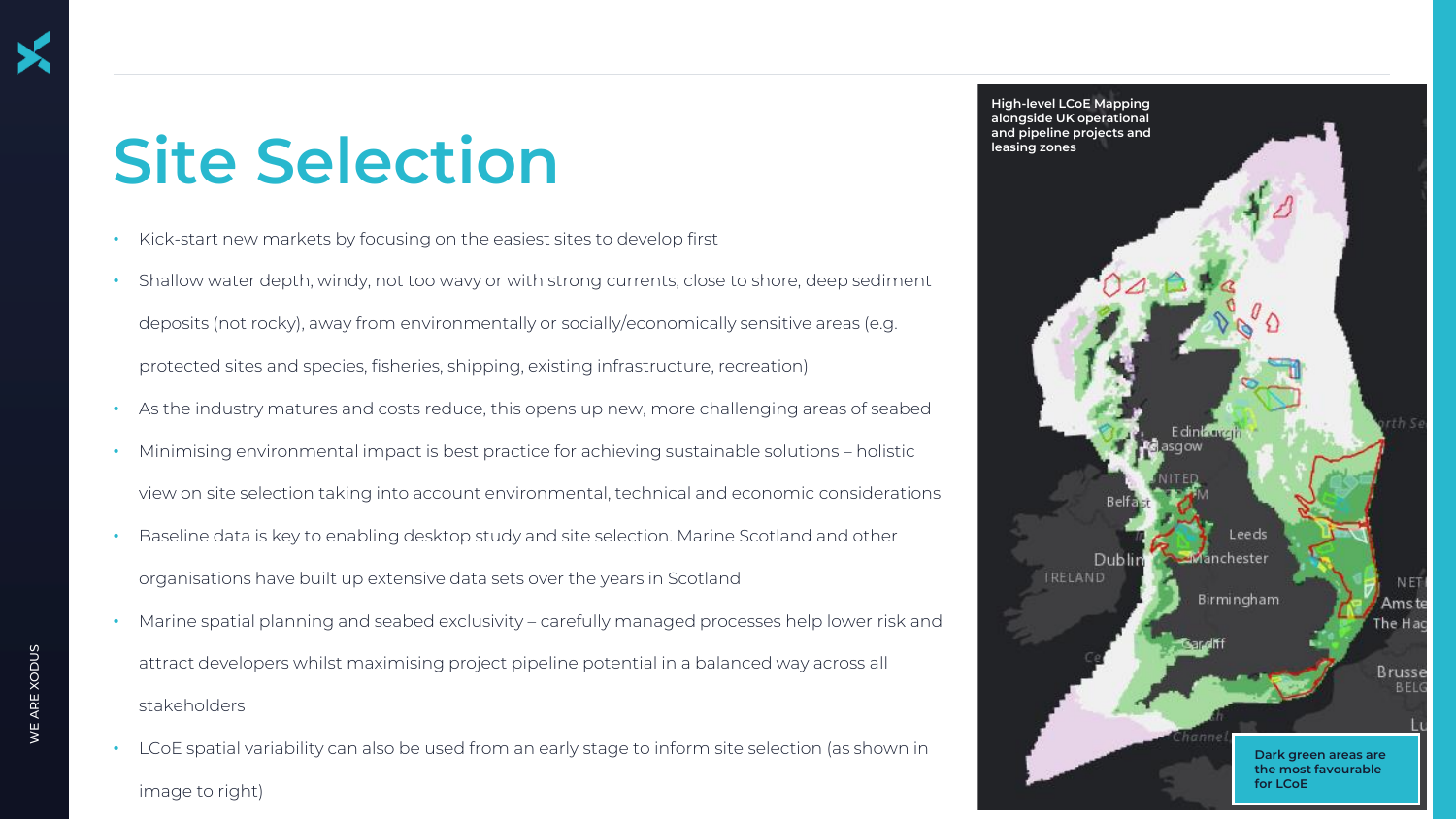# **Technology**

- Foundation and turbine procurement/installation costs make up the biggest proportion of the capex of a project so making the right choice is critical to a project's viability
- Monopile foundations are the cheapest and simplest to manufacture and are suitable for water depths of up to ~40m
- Jackets in up to ~80m water depth Scottish track record is growing
- Floating foundations from around 60m+ water depth but currently no consensus on preferred design, despite Scotland being world leading, the market is still immature
- Traditionally projects have been installed in sediments although drilled and grouted piles are more recently being considered
- Are larger turbines the way forward? slightly smaller models may still be produced by manufacturers and second hand turbines can be available – more manageable from a procurement cost but also in terms of supply chain and deployment strategy
- Choose mature technology to lower risk and cost

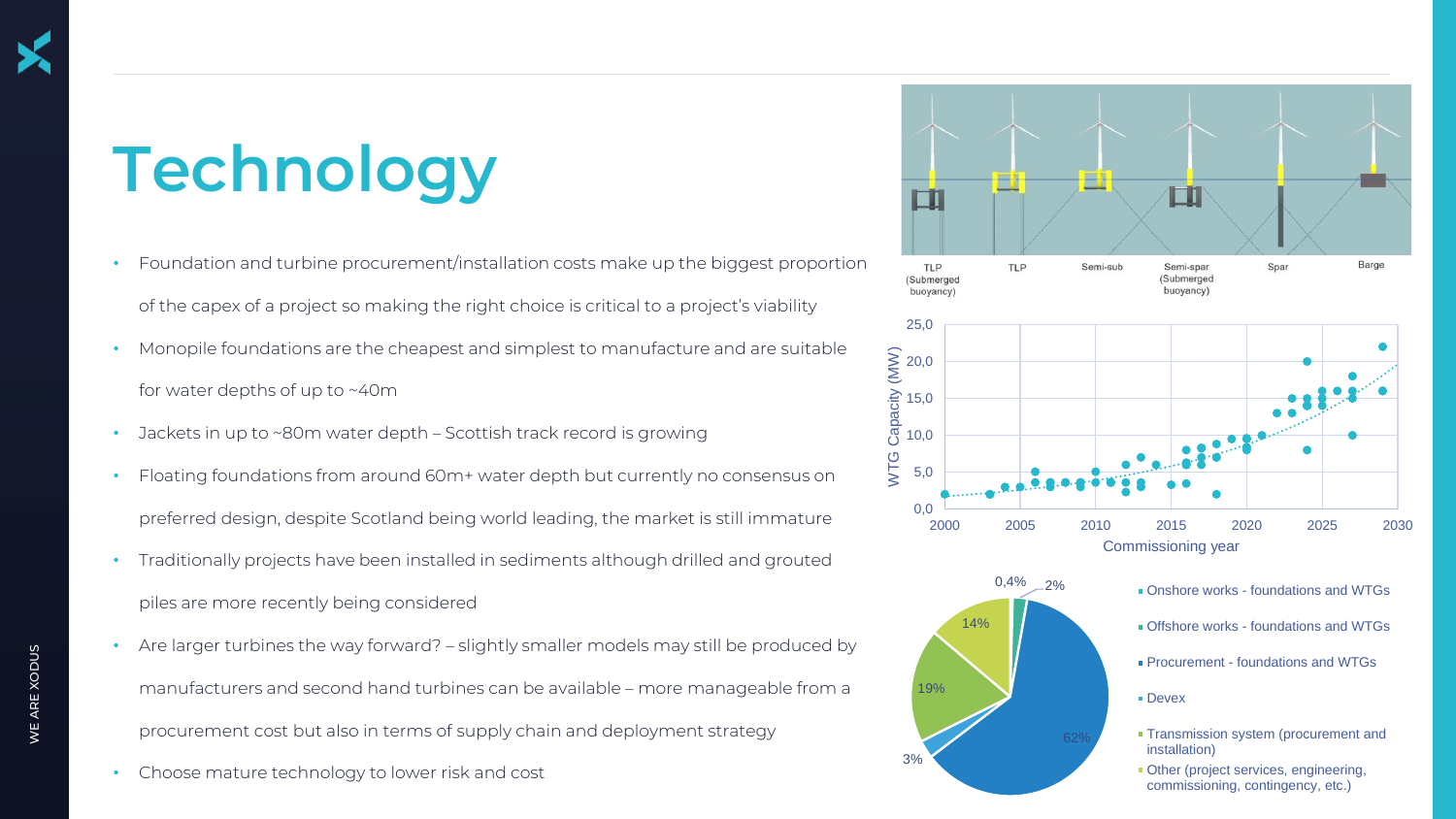# **Ports and Supply Chain**

- This is a critical barrier to development, especially for floating wind where there are quite unique space and quayside requirements
- Project costs are fairly insensitive to distance to installation port (within reason) port facilities fairly well distributed along the east coast of Scotland but the west coast is much less accessible. Only a handful of ports are suitable for floating wind and substantial upgrades are being considered at several facilities. High potential for bottlenecks when taking into account the ScotWind project pipeline
- Need strong track record in offshore construction activities Scotland has been able to make use of Oil and Gas legacy of experience, but fixed and floating wind do have their own requirements to achieve optimal deployment strategy
- Move towards modularisation and mass manufacture for economies of scale and cost reduction
- Very large turbines are an unknown factor potentially significant implications on fabrication,
- assembly and installation methodologies, equipment and durations once limits for existing



| floating wind (semi-sub)      | (pilot scale) | (commercial<br>scale) |
|-------------------------------|---------------|-----------------------|
| Min draft (m)                 | ~11           | ~11                   |
| Min LOA for berth (m)         | ~100          | ~1200                 |
| Min beam (m)                  | ~180          | $-90$                 |
| Min open storage area $(m^2)$ | ~20,000       | ~100,000              |
| Min lift requirement (Tonnes) | $~1$ $~3000$  | $-3500$               |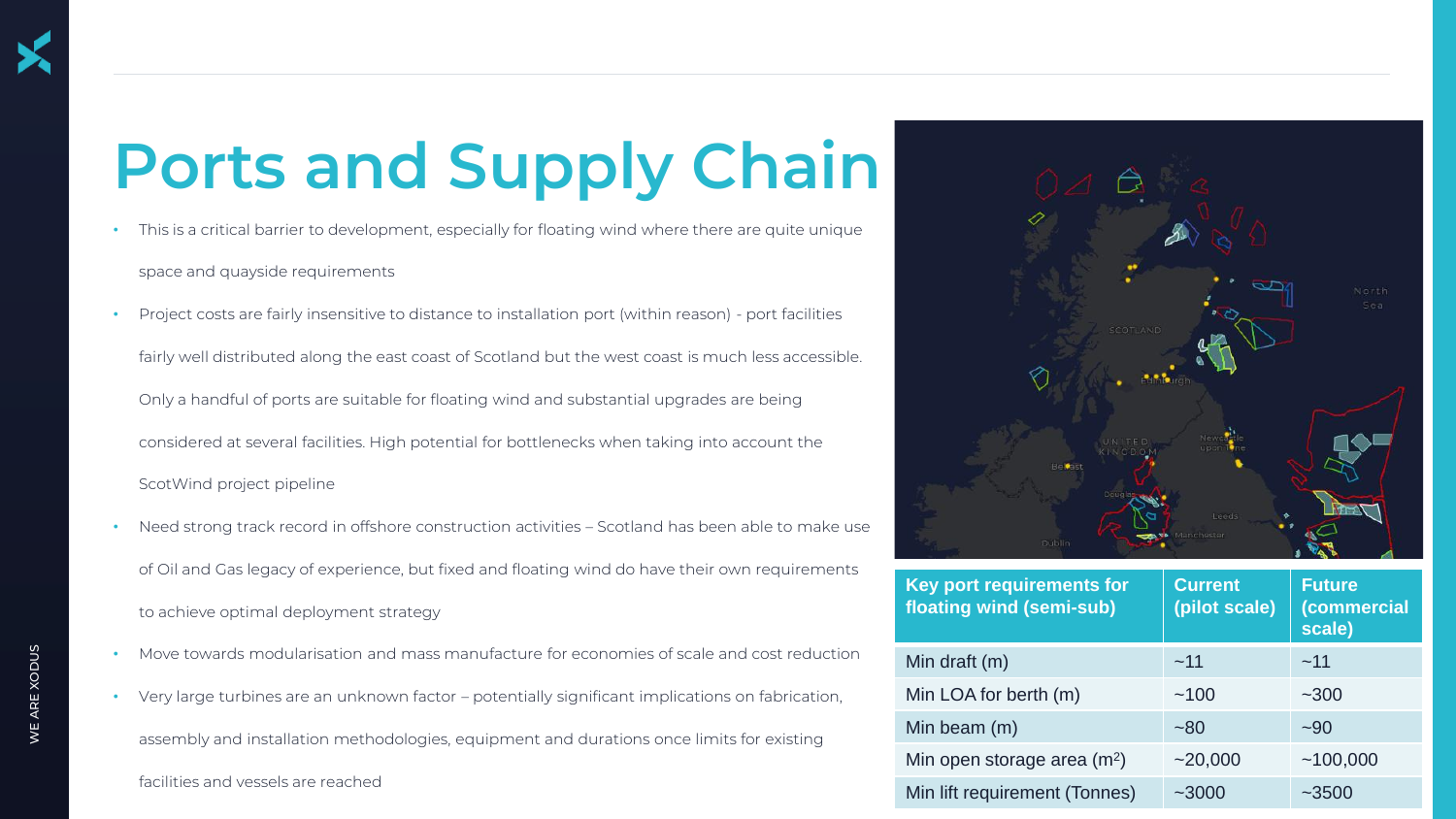# **Grid connection**

- Grid is a key constraint and barrier to development in Scotland
	- Low voltage network in many areas, especially islands and west coast
	- At capacity in many parts of the system, especially on some of the islands Shetland, Orkney,

Outer Hebrides but even the mainland network is heavily constrained

- Far away from demand centres
- ➢ Requires significant investment, extending the development timeline and project risk
- Centralised versus decentralised systems
	- Decentralised systems can be a way to mitigate some of the grid constraints
	- Smaller scale projects could get up and running more quickly and attract a lower level of
		- reinforcements of the network on an individual basis and allow for a more staggered network
		- development over time as overall capacity builds up
	- Generation is brought closer to demand but less efficient as a whole
	- Private wire systems are another option
- Ownership of developments government/TO led or developer led?

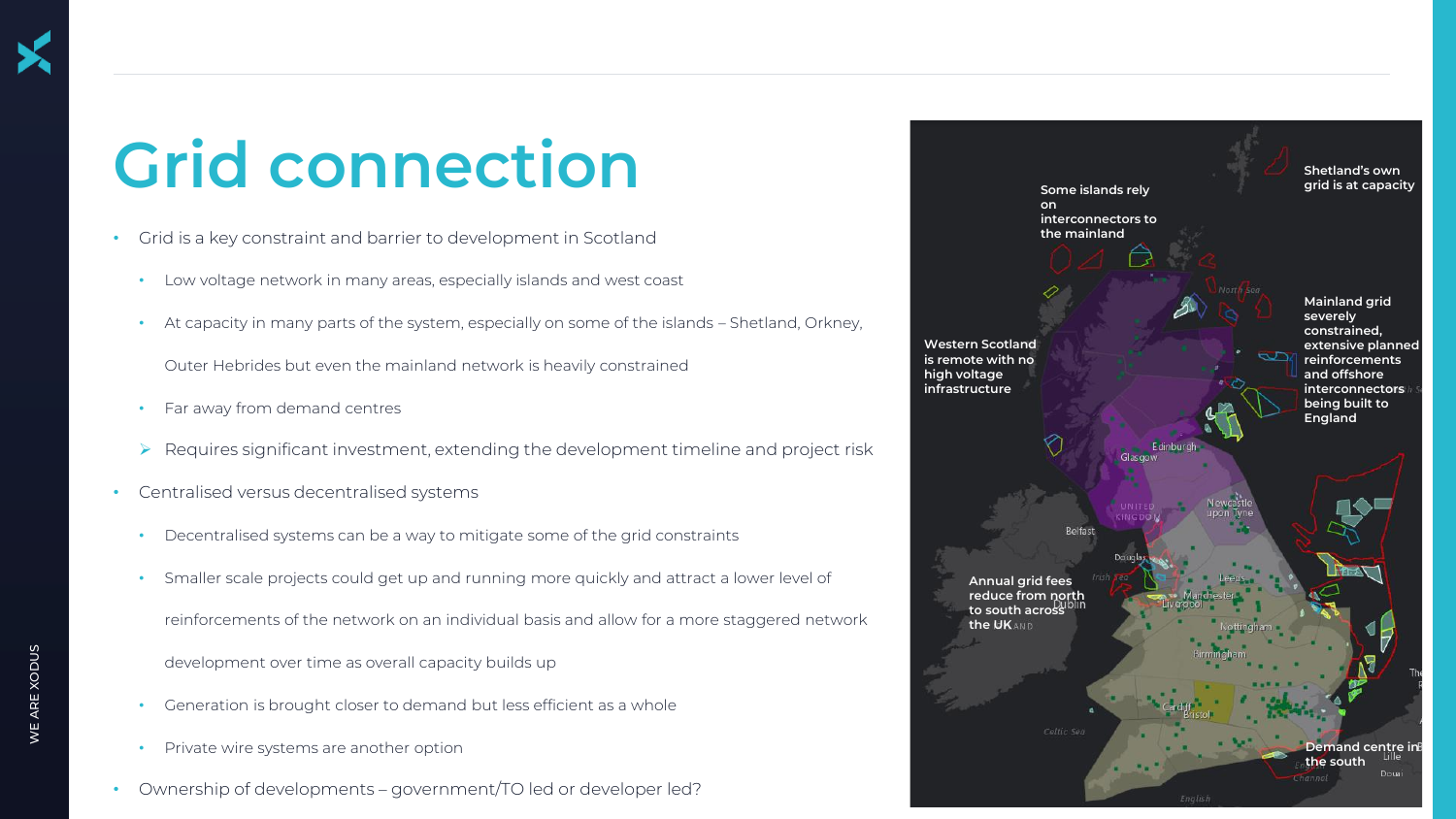#### **Route to market**

- Government subsidies/financing and competition driving cost reduction
- Separate subsidy pots for fixed and floating offshore wind recognised that each has a role to play but that costs are not yet (and may never be) on a par
- Separate category for remote island wind recognising how decentralised systems can benefit communities in more remote parts of the UK
- Alternatives PPAs and private wires, hydrogen production for energy storage - ammonia or electricity options. First pilot scale offshore wind – hydrogen projects under development
- Long development timeline with multiple milestones for commercial

projects carries substantial risk and is a barrier for certain types of





WE ARE XODUS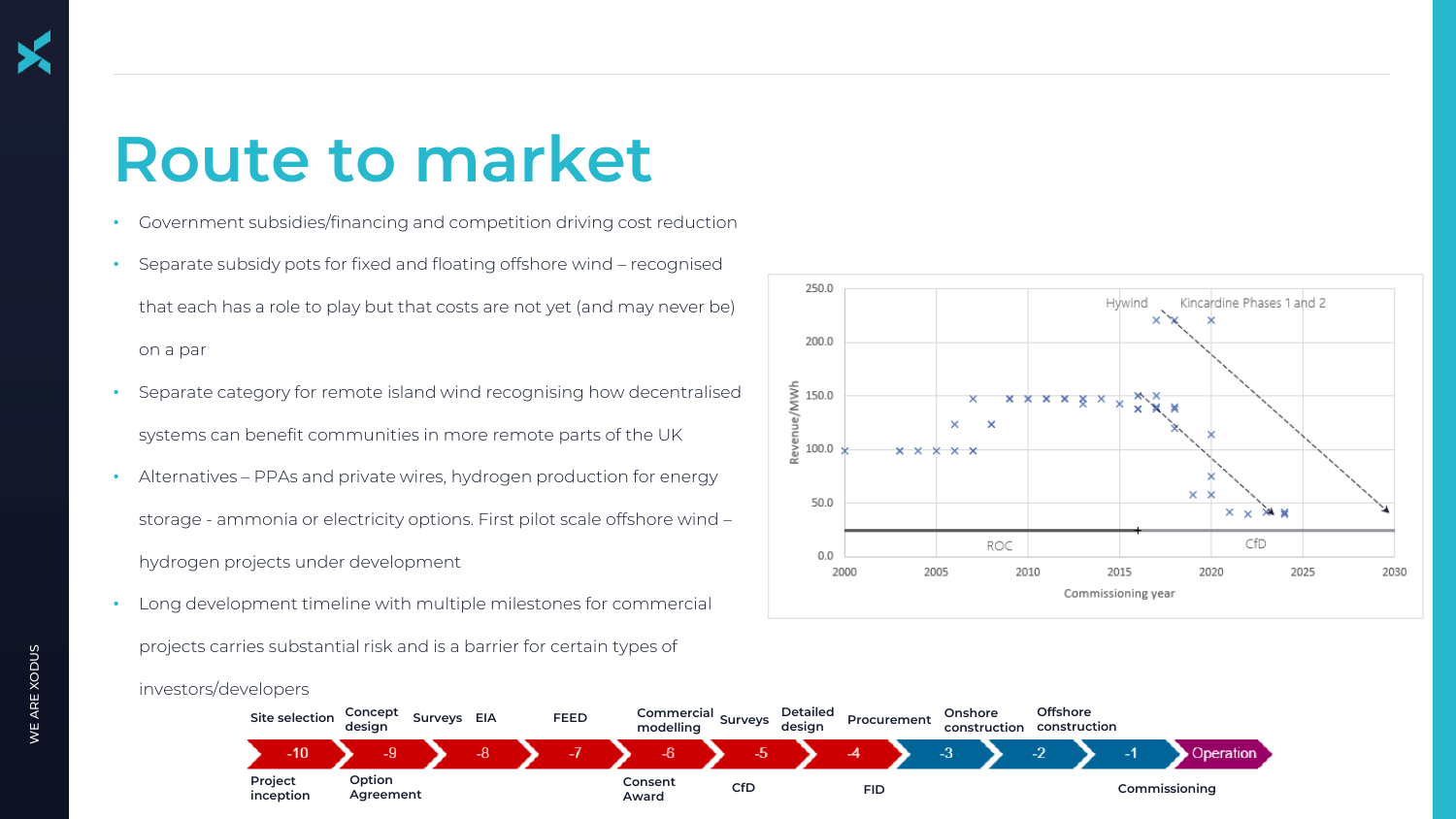#### **Recommendations**

- Carefully managed marine spatial planning taking into account optimal project pipeline/industry roadmap
- 2. Baseline data collection and management
- Clear regulatory process including well defined timeline
- 4. Holistic selection of sites with preferential conditions
- 5. Focus on lowest risk, cheapest technology at first
- 6. Coordinated approach to supply chain capacity and experience building
- 7. Definition of a viable route to market, from both technical (grid or other) and commercial (subsidy or other) perspectives

| <b>Key Milestone</b>                        | <b>Opportunities</b>                                                                                                                                                                                                                                                                                | <b>Challenges</b>                                                                                                                                                                                                                                                                                                  |
|---------------------------------------------|-----------------------------------------------------------------------------------------------------------------------------------------------------------------------------------------------------------------------------------------------------------------------------------------------------|--------------------------------------------------------------------------------------------------------------------------------------------------------------------------------------------------------------------------------------------------------------------------------------------------------------------|
| <b>Technical feasibility</b>                | Low cost solutions are now available with monopiles in shallow waters – key<br>is finding suitable sites                                                                                                                                                                                            | Grid infrastructure often requires extensive upgrades for medium to large scale<br>projects<br>Foundation solutions for deeper waters are riskier and more expensive which may or<br>may not be offset by stronger wind conditions                                                                                 |
| Economic viability                          | Carefully developed projects can find a viable route to market/suitable<br>revenue stream - especially replacement of diesel generation systems, and<br>depending on who is responsible for developing transmission system<br>infrastructure                                                        | Floating wind is not yet commercially viable in the most mature markets<br>Majority of projects still depend on government subsidies for revenue stability                                                                                                                                                         |
| Political backing, policy and<br>regulation | A clearly defined process limits development risk and attracts developers by<br>offering seabed exclusivity at early stage, a pragmatic approach to marine<br>planning and consenting, and revenue stability via subsidies                                                                          | Extensive data sets required for marine spatial planning<br>Slow timescales for implementation of new policies/regulations through the political<br>process                                                                                                                                                        |
| Capital investment                          | The right policies and route to market can attract developers that are able to<br>cover the offshore wind farm build costs from the outset<br>With a confirmed pipeline of projects, strategic port and supply chain<br>investments can be triggered - regional manufacturing and installation hubs | Grid investments are likely to require public funding<br>High levels of capital investment for commercial scale projects results in reliance on<br>interest from large, international organisations<br>Smaller scale, community led developments could be more achievable from a capital<br>investment perspective |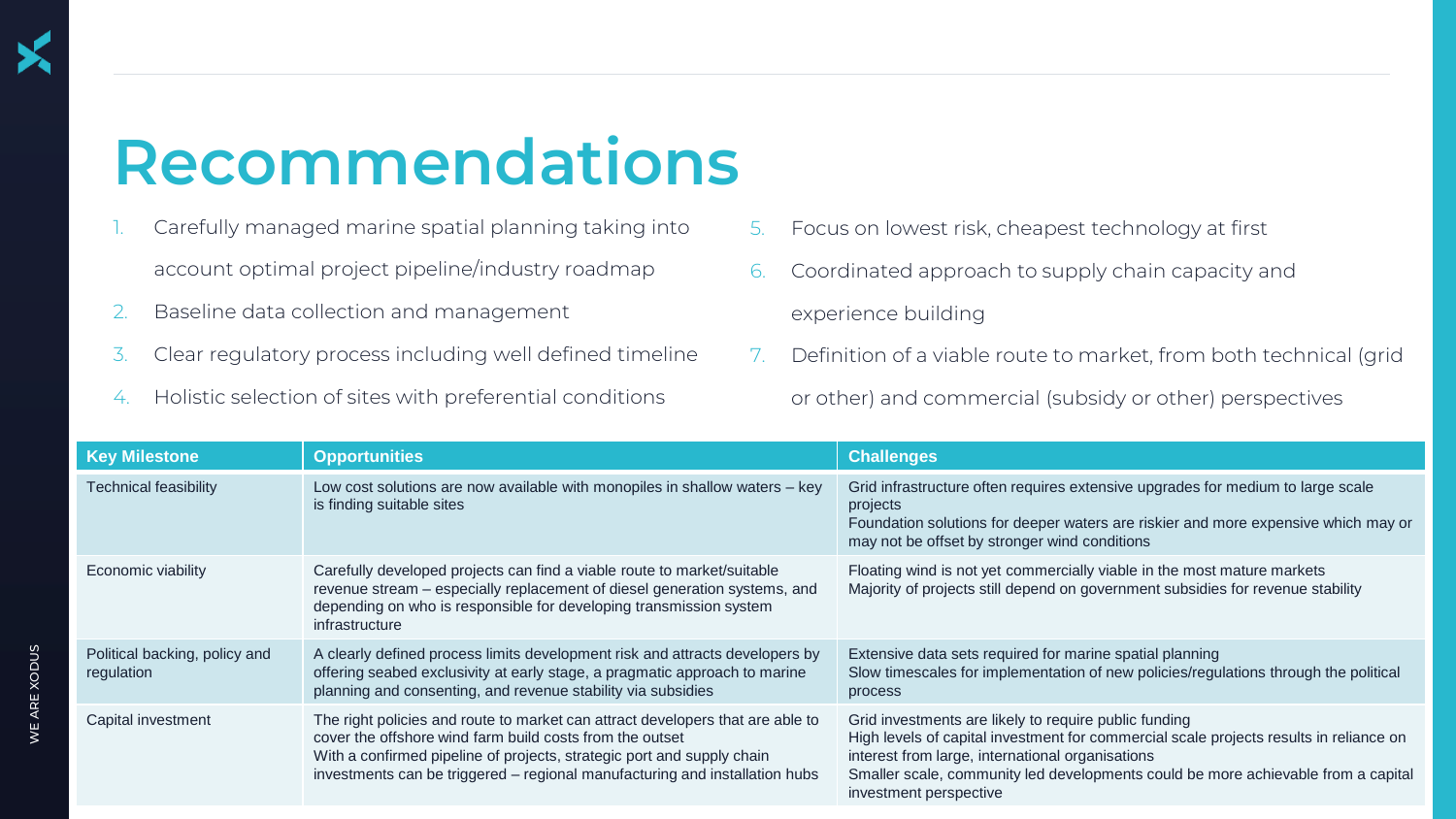#### **Questions?**

Kate Johannesen, Consultant Engineer Head of Project and Technology Development, Renewables Division

Kate.Johannesen@xodusgroup.com